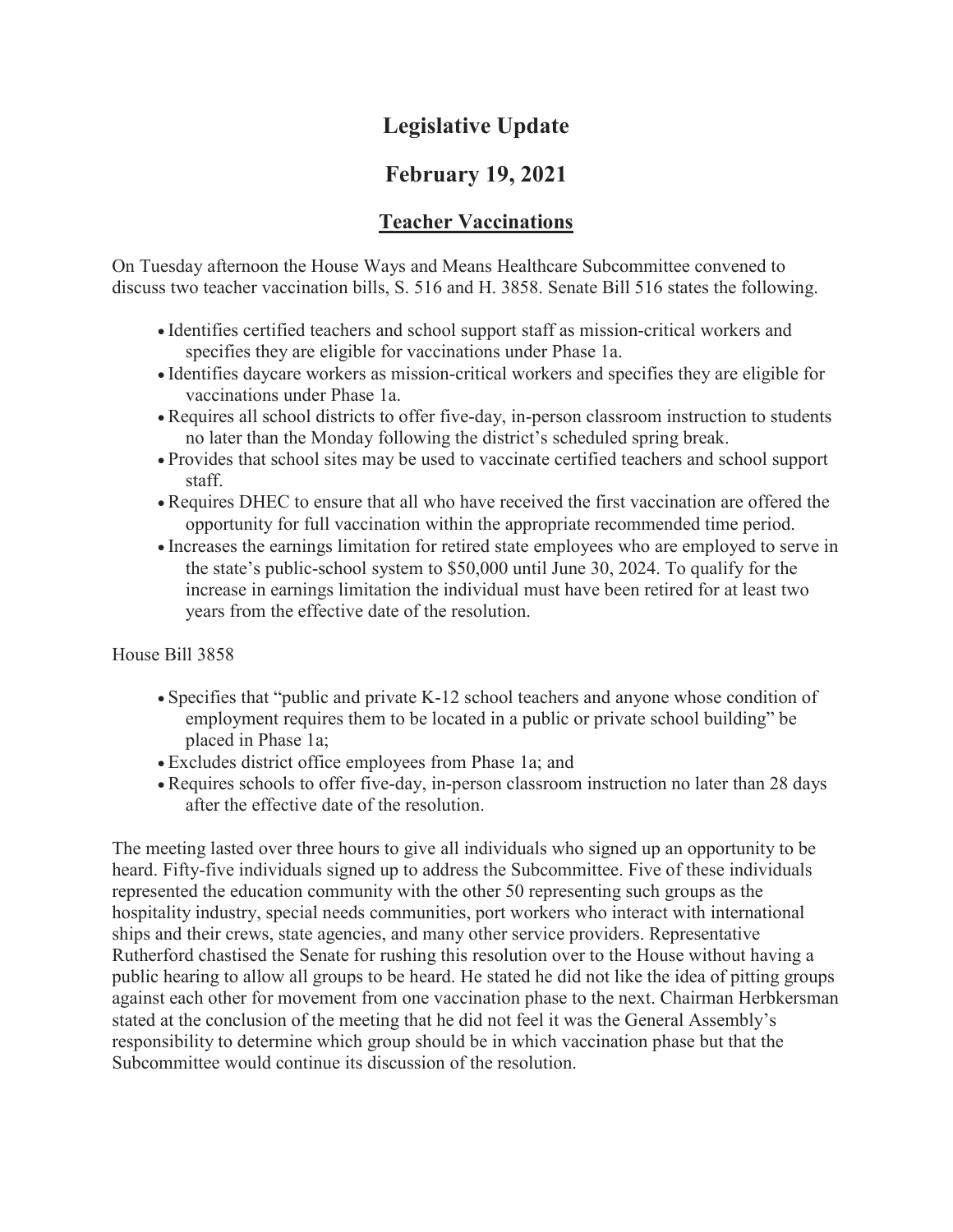**Action:** The Subcommittee adjourned debate on the resolution and noted that there would be another hearing next week to provide DHEC and the State Superintendent of Education and opportunity to present and be questioned by the Subcommittee.

## **Teacher Step Increase**

The full Senate Finance Committee was scheduled to meet on Tuesday afternoon. However, extended debate on the Senate floor regarding a bond bill for the Ports Authority led to the cancellation of the meeting. This meeting has been rescheduled for Tuesday, February 23<sup>rd</sup> at 3:00 pm. The bill in its current form

- Appropriates up to \$50,000,000 to the Executive Budget Office to provide teacher step increases for the 2020-2021 School Year;
- Implements in accordance with Act 91 of 2019, Part 1.B. Proviso 1.A.36 based on the number of positions provided to Revenue and Fiscal Affairs (RFA) Office by SCDE;
- Clarifies that fringe benefits are to be included in the allocations;
- Determines of the amount of the increased cost of salaries to the school district due to the step increase in the state minimum salary schedule will be made by the RFA Office. RFA will notify the Executive Budget Office (EBO) the amount to be transferred to the SCDE for distribution to the school districts; and
- Requires each school district to provide a one-time lump sum payment of the entire step increase due to the employee, including any amounts in arrears, by June 15, 2021.

Based on points highlighted at the subcommittee meeting, amendments are anticipated to discuss "actual" verses "average" allocation methodology and language to ensure that positions which currently qualify for step allocations are included in this allocation. The meeting will be live streamed.

### **Education Accountability Act**

The full House spent nearly four hours debating H. 3610. This bill as amended by the House Education Committee requires the implementation of a tiered system for providing technical and other assistance, professional development, and monitoring for schools and districts. Specifics of the bill are listed below.

• Changes the definition of "chronically underperforming school," "underperforming district," and "underperforming school" from one based on the report card rating to one based on the percentage of students that meet or exceed expectations on SC Ready ELA and Math assessments at the elementary and middle school level. It bases the high school expectations on the percentage of students receiving a grade of "D" on the End of Course assessment in English and mathematics, or on the percentage of students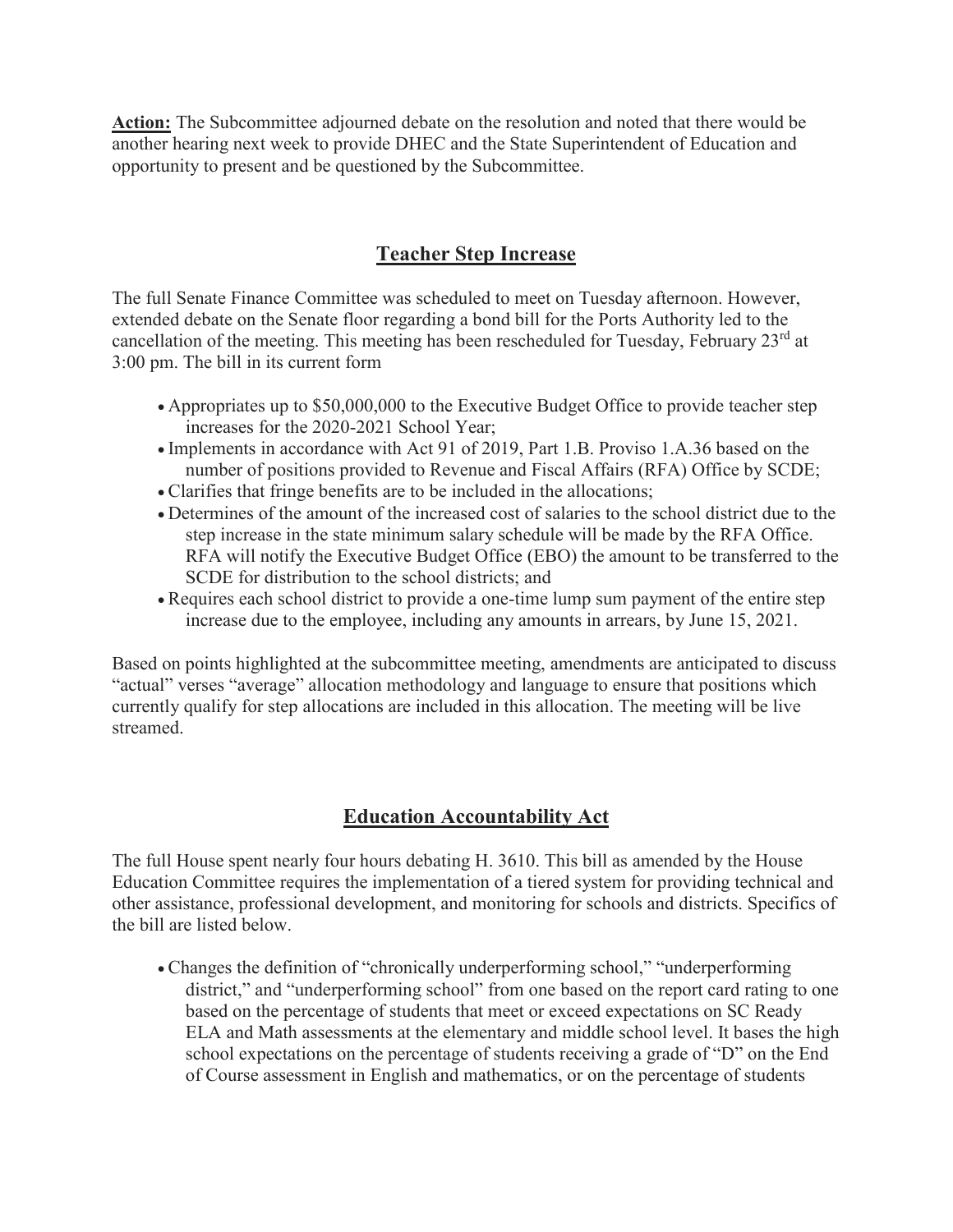achieving a bronze level on the career readiness assessment. All ratings would be based on three consecutive year percentages.

- Establishes procedures for creating a "turnaround plan" and delivering tiered technical assistance.
- Outlines procedures schools or districts with an overall rating of unsatisfactory on the annual report card must take.
- Establishes procedures for the State Superintendent to seek a state-of-education emergency declaration for a school or district.
- Outlines the ramifications of a state-of-education emergency declaration to include the dissolving of the district board of trustees and the replacement of a interim board for a minimum of three years.
- Specifies an additional reason the State Superintendent can use in seeking a state of education emergency in a school. The additional reason is the district refuses to submit a turnaround plan for the school.
- Specifies an additional reason the State Superintendent can use in seeking a state of education emergency in a district. The additional reason is that the district has been identified as underperforming for five out of the last seven years (years without report cards are not included).
- Outlines procedures for election of a new board of trustees.

**Action:** Debate on the bill highlighted many of the concerns expressed by SCASA. However, at the end of debate, the House rejected all amendments except for the Education Committee amendment. The bill was given second reading with a 73-21 vote. The bill will be on the House calendar for third reading on Tuesday after which it will move to the Senate for consideration.

#### **State Board of Education Regulations**

The Senate Education Regulations Subcommittee met on Wednesday morning to consider changes to three State Board of Education regulations. Regulation summaries and the action of the Subcommittee are listed below.

- **Regulation 43-273 (Transfers and Withdrawals)** Changes to this regulation are intended to clarify how district representatives should treat the evidence of work provided by students who desire to transfer from a home school association to a public school in South Carolina. The Subcommittee carried over this regulation to determine if there is an appeals process regarding the district's decision to not accept the evidence of work as it relates to course credit.
- **Regulation 43-279 (Minimum Standards of Student Conduct and Disciplinary Enforcement Procedures)** Changes to this regulation include language identifying "sexting" as a Level II disciplinary infraction and distinguishes it from the "illegal use of technology" that is currently addressed in the regulation. The Subcommittee approved the changes submitted by the State Board of Education and reported it out to the full Senate Education Committee for consideration.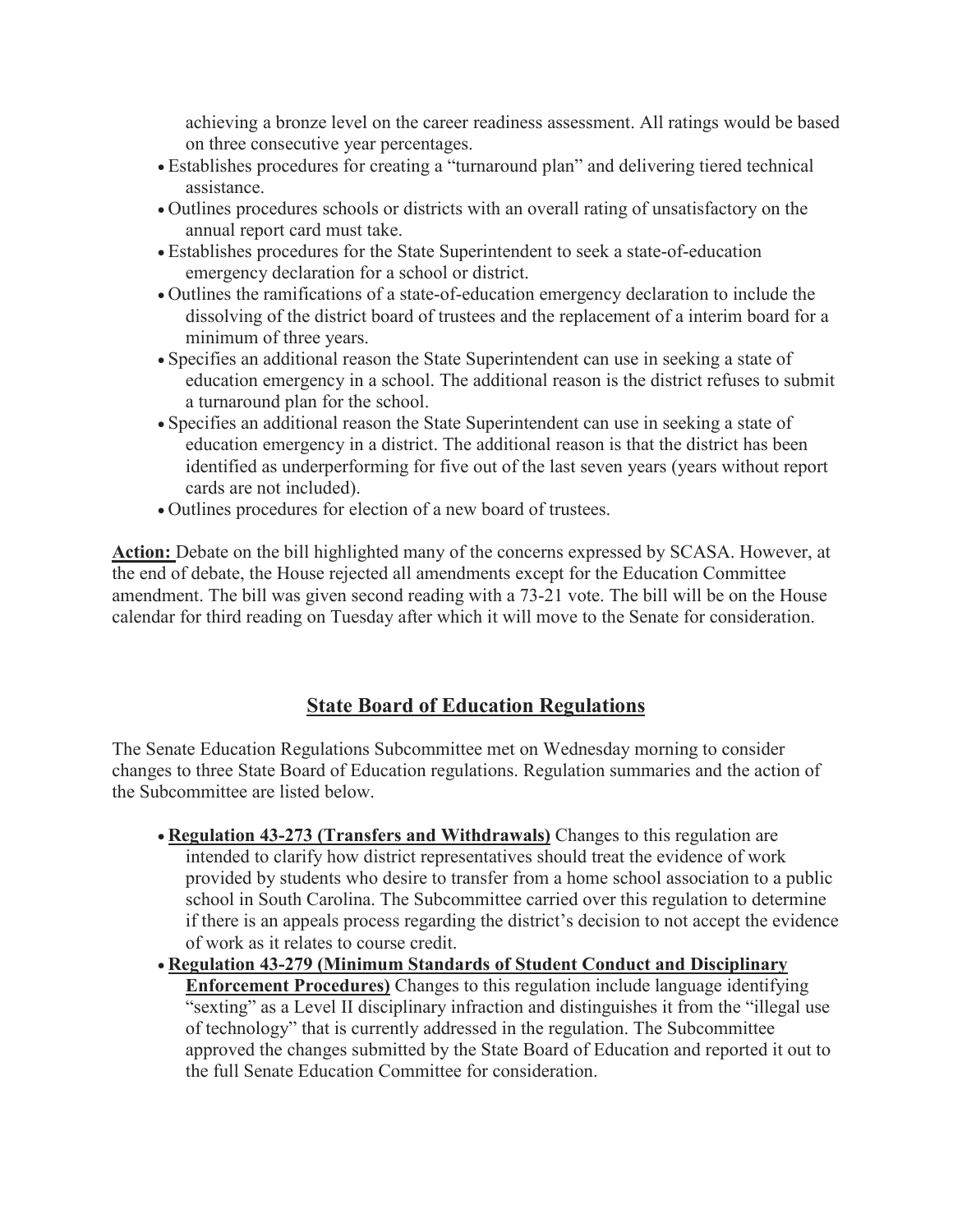• **Regulation 43-53 (Credential Classification)** Changes to this regulation to integrate proviso language that specified an educator earning a master's degree with 60 or more semester hours of graduate course work is eligible for the master's plus 30 credential classification and that an educator who earns a single master's degree containing at least 51 graduate semester hours must complete additional courses to equal to 60 or more graduate semester hours to remain eligible for the master's plus 30 credential classification. The Subcommittee approved the changes submitted by the State Board of Education and reported it out to the full Senate Education Committee for consideration.

#### **House Floor Actions**

In addition to the second reading approval of H. 3610, the House took the following actions on one bill on its calendar.

**H. 3588 (Senior Year ELA and Math Requirement)** This bill requires high school seniors to complete an English, Mathematics, and Computer Science Foundations course. The completion of this requirement is also linked to students being able to qualify for a LIFE Scholarship. Additionally, it specifies that the ACT score to qualify for a scholarship is 22.

**Action:** This bill received considerable debate on Wednesday and Thursday. The House approved a motion to adjourn debate on the bill until Tuesday, February 23rd.

### **Senate Floor Actions**

**S. 147 (Safe Harbor Bill)** This bill provides safe harbor liability protections for a limited time period for health care providers and businesses, to include school districts, for any acts or omissions resulting from a coronavirus claim provided that the entity or covered individual reasonably adhered to public health guidance applicable at the time the claim was filed.

**Action:** This resolution was set "for special order" on Wednesday. The Senate amended the bill on Thursday to specify that a covered entity or individual that "substantially adheres to public health guidance applicable at the time the conduct giving rise to a coronavirus claim occurs shall be entitled to a safe harbor from liability for any acts or omissions resulting in the coronavirus claim unless the claimant proves by a preponderance of evidence that the covered entity or covered individual caused the injury or damage through grossly negligent, reckless, willful, or intentional misconduct or by failing to make any attempt to adhere to public health guidance." Additionally, it specifies that the period from March 13, 2020, thru June 30, 2021, or 180 days after the final state of emergency is lifted (whichever is later) is the safe harbor time frame. The bill was given second reading approval and will be considered for third reading next week.

**S. 16 (Personal Finance)** This bill substitutes the high school graduation requirement of onehalf credit in economics with one-half credit of personal finance. School districts may continue to offer economics but there would no longer be a requirement for high school students to take